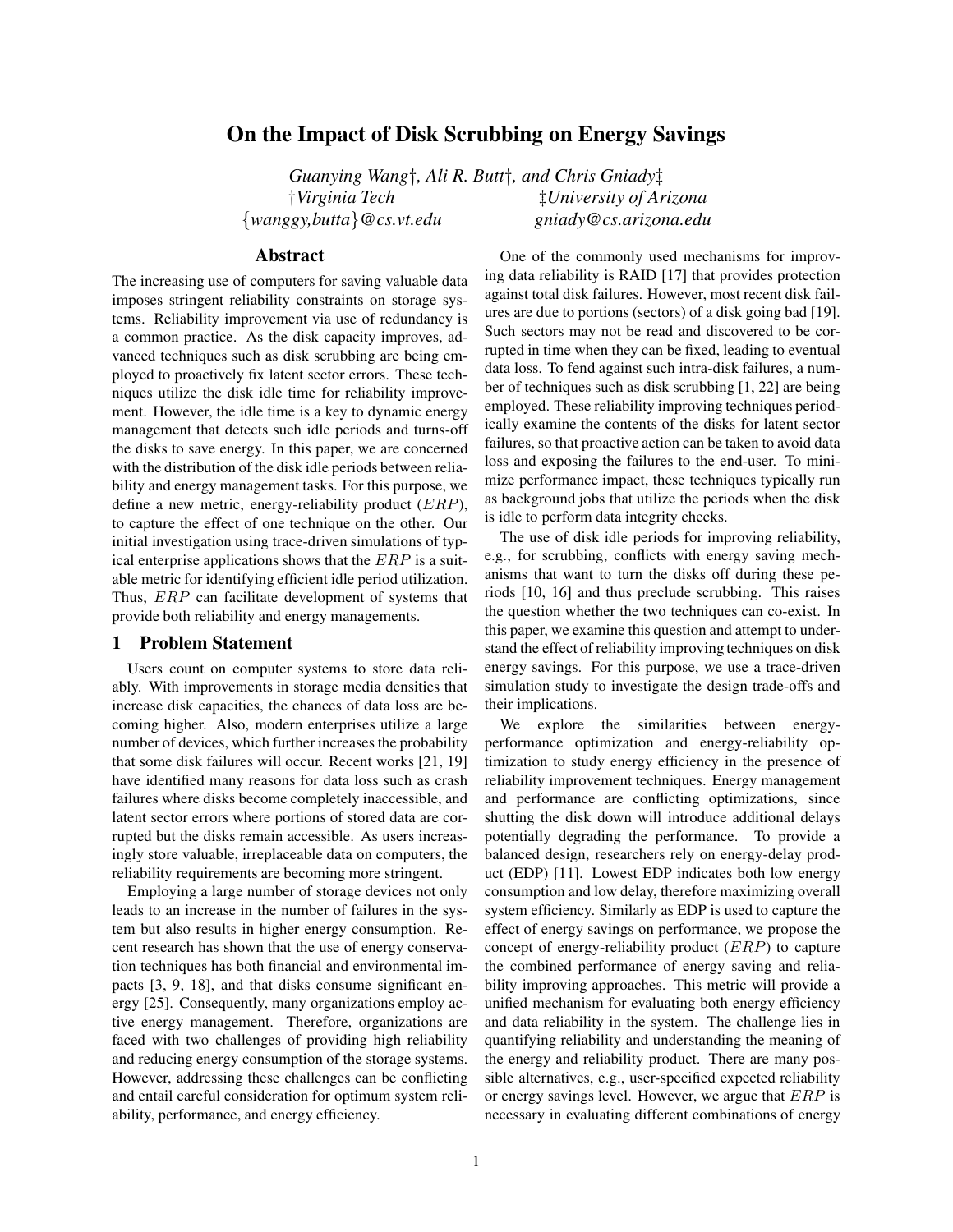management and reliability scenarios. We need a metric that will allow us to quantitatively compare two different designs, just as EDP is helping in design comparison in energy/performance community. We believe that ERP is that metric and we show its applicability using some intuitive examples.

## **2 Background**

Extensive research studies have been performed individually on energy management and reliability, however, research effort that takes both areas into consideration has been lacking. In the following, we briefly review background work in each individual area.

**Reliability Improvement Techniques:** Failures and errors in storage systems can eventually lead to data loss. To avoid this, all modern systems employ some form of reliability improving techniques, ranging from simple interand intra-disk replication to large-scale RAID [17] systems with intra-disk redundancy. The goal is to increase Mean Time To Data Loss (MTTDL), a metric used for measuring reliability.

RAID [17] stores error-coded data across multiple disks to recover from entire disk failures. However, with latent sector errors in modern high-capacity disks [19], the redundancy provided by RAID can be compromised due to data corruption. This is especially bad in the case of infrequently-accessed data, which can become corrupted due to intra-disk errors. The errors remain undetected until some disk crashes, and RAID fails to recover the data.

To avoid data loss due to intra-disk errors, disk scrubbing [1, 22] is employed in conjunction with RAID to discover latent errors in time. Scrubbing is done periodically with a fixed interval between two consecutive cycles, referred to as the scrubbing period. Scrubbing reduces the probability of data loss by reading the whole disk periodically and detecting errors that will not otherwise be found by standard data accesses. A detected error can then be fixed using RAID.

In contrast to scrubbing, intra-disk redundancy [15] keeps multiple copies of data on a disk to enable recovery from latent sector errors, and IRAW [20] keeps the data in a disk cache till it has been written and verified. These approaches can achieve at least as high a reliability as scrubbing, but may impose performance overheads.

### **Energy Management Techniques:**

Energy management in typical enterprises range from encouraging users to power down their com-



Figure 1: Anatomy of an idle period. puters once they leave work, to dynamic approaches that detect when devices are not in use and move them into low-power

modes. The most popular approach shuts down the device after a period of inactivity [7, 13] as shown in Figure 1. Subsequent disk I/O will require a disk spin-up that consumes energy. For this reason, a *break-even time* is defined as the smallest time interval for which a disk must stay off to justify the extra energy spent in spinning the disk up and down. Also, spin-ups can result in multi-second delays in response, and reduce performance and energy efficiency. To remedy this, many dynamic predictors that shut down the device much earlier than the timeout mechanisms have been investigated [4, 14]. To improve accuracy, energy management can be relegated to programmers, since they have a better idea of what the application, and potentially the users, are doing at a given time [8, 24]. Finally, Power-Aware RAID (PARAID) [23] takes into account the power consumption of RAID systems. However, PARAID does not consider intra-disk reliability improvement techniques and their energy impact, and is orthogonal to the presented work.

## **3 ERP: Reliability vs. Energy Efficiency**

We face two alternatives for utilizing disk idle time. On one hand, the idle period provides opportunities for spinning down the disk and saving energy, on the other hand it can provide time for techniques to improve reliability without performance penalties. While advanced techniques exists for both, we initially focus on how basic energy saving, e.g., timeout based shutdown, and reliability improving approaches, e.g., disk scrubbing (Section 2), can co-exist. The goal of this paper is to evaluate basic mechanisms for idle time allocation between energy management and reliability mechanisms to achieve a balance between energy consumption and reliability.

Figure 2 shows an example time distribution for some workload. The time spent in performing I/O requests is independent of the scrubbing or energy

| <b>Base Energy</b>  | Scrubbing<br>Energy         | Saved<br>Energy |
|---------------------|-----------------------------|-----------------|
| Read/Write          | Scrubbing                   | Idle            |
| Base<br>Reliability | Reliabililty<br>Improvement |                 |

Figure 2: Disk activity in the system.

saving mechanisms. Energy consumed for satisfying I/O requests is dictated by the application behavior in the system. During busy periods the reliability of the disk drive is not affected and corresponds to the basic disk reliability [15]. However, when the disk is idle, part of the idle time can be used to improve reliability and part to save energy. The key observation here is that if more of the idle time is allotted to disk scrubbing, the expected MTTDL will increase, which in turn decreases the probability of failures and thus improves reliability. But, less time will be available for spinning the disk down and additional energy will be consumed to perform scrubbing, thus decreasing energy efficiency. Spending more energy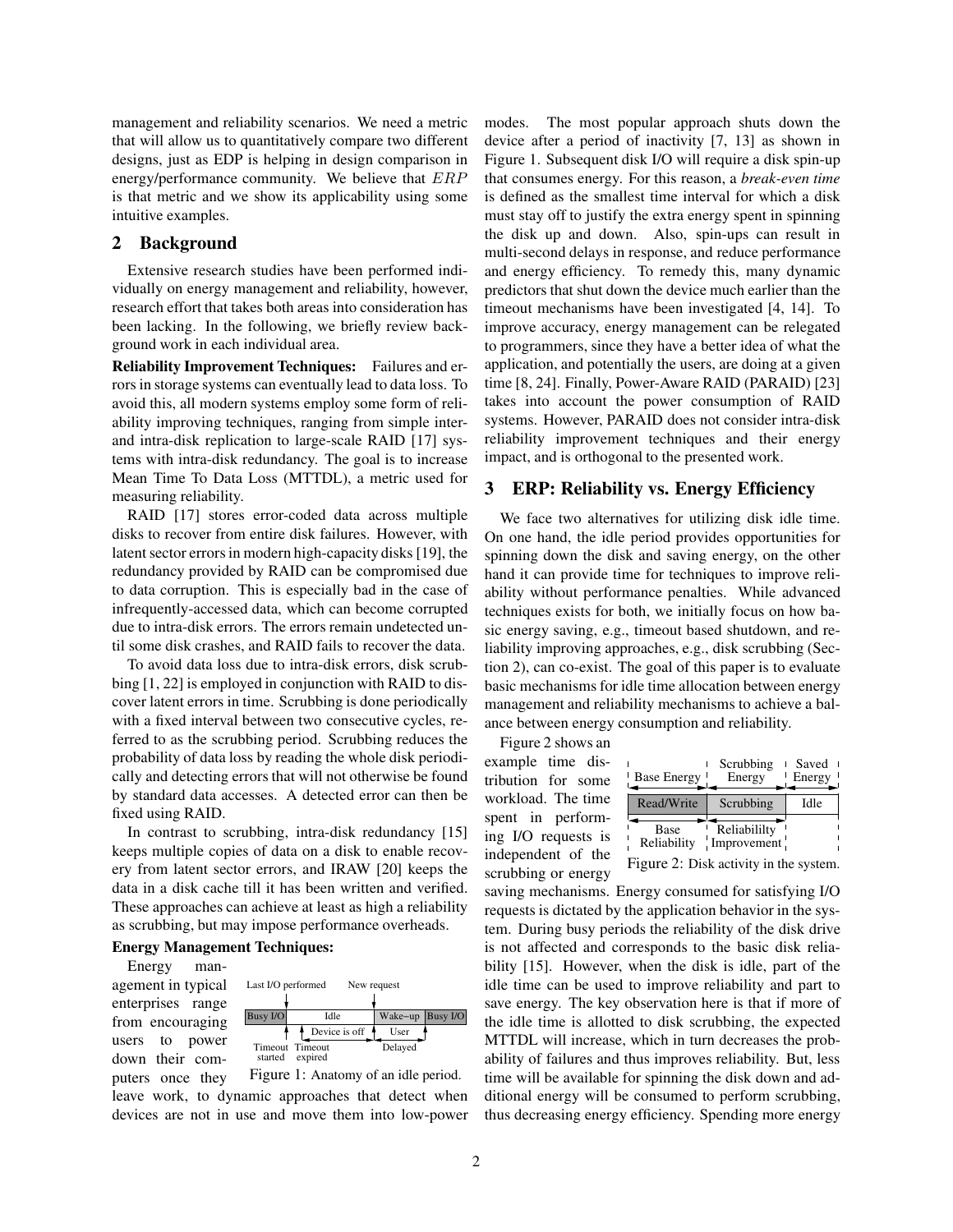will increase reliability; however the goal is to minimize energy consumption while maximizing the reliability.

We can draw an analogy to energy-performance optimizations, where energy savings are increased at a cost of decrease in performance. The popular metric to combine both performance impact as well as energy savings is expressed as an energy-delay product. Consequently, researches are faced with the task of minimizing a single value, the corresponding energy-delay product [11], to improve overall system efficiency. To provide a similar metric for evaluating energy and reliability, we propose the energy-reliability product  $(ERP)$  to capture the impact of energy and reliability improving techniques on each other. We focus on the amount of additional energy consumed due to scrubbing and the increase in reliability it generates. We do not include the base energy consumption or reliability since it is independent of energy management or reliability mechanisms. Energyreliability product can also be expressed in terms of energy savings generated in the system and the increase in reliability due to scrubbing.

Since reliability cannot be simply measured, we define the ERP in terms of MTTDL as follows:

### $ERP = Energy \, savings * Reliability \, improvement$

$$
= \Delta Energy * \Delta MTTDL,
$$
 (1)

where  $\Delta Energy$  is the energy saved, and  $\Delta MTTDL$ is the corresponding improvement in reliability. Recently, detailed models [15, 6] have been developed that show how MTTDL is affected by varying scrubbing period, when disk scrubbing is employed. Based on these models, under typical workload and scrubbing periods, the MTTDL increases with decreasing scrubbing period. Thus, the above equation can be simplified to:

$$
\Rightarrow ERP \propto \Delta Energy * 1/Scrubbing Period \quad (2)
$$

This leaves us with the objective to maximize ERP through idle-time allocation that achieves the best combination of energy savings and reliability.

Finally, the simple disk model that we have used can be extended to handle advanced multi-speed disks or sophisticated controls such as varying disk speeds [12]. Also, we explore the energy-reliability relationship in terms of distribution of disk idle times. A more traditional relationship between the two also exists, i.e., more power dissipation can lead to thermal stress on the disk causing it to fail. We assume that the systems are properly cooled and remain within acceptable working thermal limits, thus we do not capture this.

### **4 Methodology**

The goal of this paper is to understand the impact of maximizing  $ERP$  on both energy and reliability in a typical workstation in an enterprise environment where both

high reliability and energy savings are important. Consequently, we use trace-driven simulations of typical enterprise applications to study the effects of disk scrubbing and energy management on each other. Detailed traces of user-interactive sessions for each application were obtained by a strace-based tracing tool [5, 2] over a number of days. Table 1 shows the specifications of the disk that we used in our simulation. The WD2500JD has a spin-up time of about 9 seconds from a sleep state, which is common in high-speed commodity disks.

Table 2 shows six desktop applications that are popular in enterprise environments: *Mozilla* web browser, *Mplayer* music player, *Impress* presentation software, *Writer* word processor, *Calc* spreadsheet, and *Xemacs* text editor. The table also shows trace length and the

| <b>State</b>            |        |
|-------------------------|--------|
| Read/Write Power        | 10.6W  |
| <b>Seek Power</b>       | 13.25W |
| <b>Idle Power</b>       | 10W    |
| <b>Standby Power</b>    | 1.8W   |
| Spin-up Energy          | 148.5J |
| <b>Shutdown Energy</b>  | 6.4J   |
| <b>State Transition</b> |        |
| Spin-up time            | 9 sec. |
| Shutdown time           | 4 sec. |

Table 1: Western Digital WD2500JD specifications.

details of I/O activity. I/Os satisfied by the buffer cache are not counted, since they do not cause disk activity.

|                | Trace         | Number of |        | Referenced [MB] |        |
|----------------|---------------|-----------|--------|-----------------|--------|
| Appl.          | Length $[hr]$ | Reads     | Writes | Reads           | Writes |
| mozilla        | 45.97         | 13005     | 2483   | 66.4            | 19.4   |
| mplayer        | 3.03          | 7980      |        | 32.3            |        |
| <i>impress</i> | 66.76         | 13907     | 1453   | 92.5            | 40.1   |
| writer         | 54.19         | 7019      | 137    | 43.8            | 1.2    |
| calc           | 53.93         | 5907      | 93     | 36.2            | 0.4    |
| xemacs         | 92.04         | 23404     | 1062   | 162.8           | 9.4    |

Table 2: Traces collected for the studied applications.

#### **5 Results**

For each of the studied application, we simulate the energy consumed and the time it would take for a scrubbing cycle to complete using the disk model of Table 1. Next, we use the scrubbing period to estimate the improvement in reliability, and finally use equation (2) to determine the ERP for each measurement. For each application, we dedicate an increasing portion of an idle period to scrubbing (0% to 100%) and plot the resulting changes in reliability and energy, as well as the  $ERP$ . The reason for using such simple mechanisms is to understand the meaning of the value conveyed by ERP. This allows us to reason the impact, and observe whether  $ERP$  follows our intuition about energy savings and reliability improvements.

Figure 3 shows the normalized (w.r.t. maximum) energy savings, the corresponding improvement in reliability and the ERP, for each application. We also used an optimization (shown using dashed line) where all idle periods that are smaller than the break-even time are entirely used for scrubbing. This does not affect the energy savings, but improves reliability. Observe that the peak ERP points to a distribution of idle periods that can provide an efficient combination of energy savings and reliability.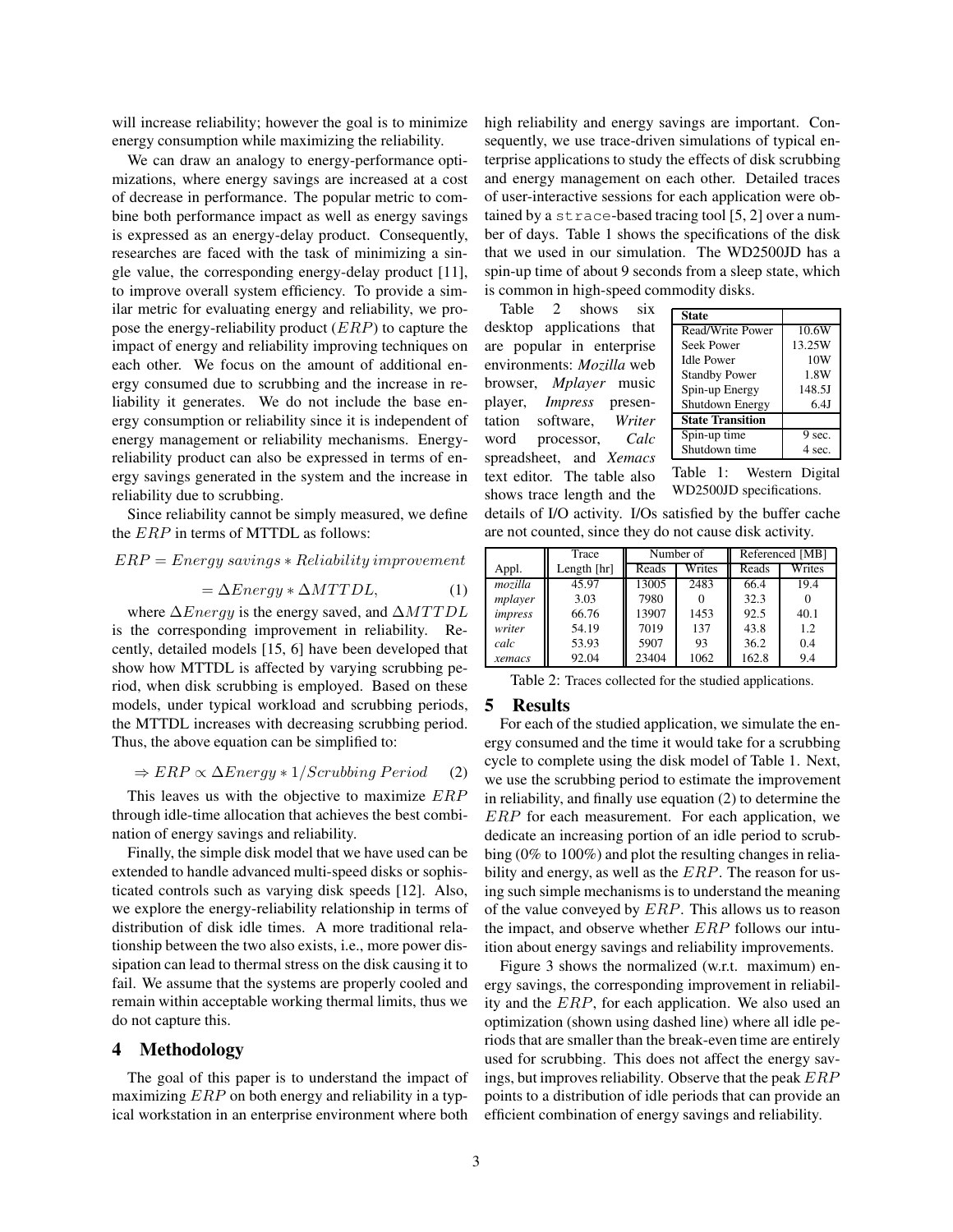

Figure 3: Normalized energy savings and associated improvements in reliability under varying fractions of idle periods.

|         | Two-phase<br>Allocation |         |         | Scrubbing only in<br>small idle periods |         | Alternate<br>Allocation |  |
|---------|-------------------------|---------|---------|-----------------------------------------|---------|-------------------------|--|
| Appl.   | Energy                  | Reliab. | Energy  | Reliab.                                 | Energy  | Reliab.                 |  |
|         | savings                 | Imprv.  | savings | Imprv.                                  | savings | Impry.                  |  |
| mozilla | 96.2%                   | 5.1%    | 99.9%   | 0.7%                                    | 54.3%   | 35.5%                   |  |
| mplayer | 42.6%                   | 84.4%   | 99.9%   | 0.0%                                    | 99.9%   | $0.0\%$                 |  |
| impress | 97.5%                   | 2.6%    | 99.9%   | 0.4%                                    | 41.6%   | 71.3%                   |  |
| writer  | 96.8%                   | 3.2%    | 99.9%   | 0.3%                                    | 46.8%   | 60.9%                   |  |
| calc    | 96.8%                   | $4.1\%$ | 99.9%   | 0.6%                                    | 30.2%   | 43.8%                   |  |
| xemacs  | 98.1%                   | 2.4%    | 99.9%   | 0.1%                                    | 70.9%   | 74.5%                   |  |

Table 3: Energy savings and improvement in reliability achieved under different idle-period allocations.

Next, we study four alternate schemes for allocating idle periods. In the first scheme, we adopt a two-phase approach. In the first phase, we dedicate all idle periods for scrubbing. This phase continues until the entire disk is scrubbed once. Then the second phase starts, where all idle periods are used exclusively for energy savings and no scrubbing is done. In this case, the scrubbing period equals the trace length. The 'Two-phase' column of Table 3 shows the energy consumed and the associated reliability improvement for each of the studied application. The numbers are normalized against those of the previous experiments. The results show that although this scheme saves energy, the reliability improvement is very small, with an ERP of less than 24.8% averaged across all applications. This approach is not advisable for two reasons: (i) the scrubbing cycle is significantly large and the resulting MTTDL very small; and (ii) in the energy-saving phase, all idle periods that are smaller than the break-even time are wasted, as they neither provide energy-savings nor contribute to improving reliability.

In the second scheme, we use periods smaller than break-even time for scrubbing – avoiding loss in energy savings – and longer periods for spinning-off the disks. Table 3 also shows the result for this approach. Once again, although energy savings are maximized ( $\approx 100\%$ ), the scrubbing period increases significantly, thus resulting in negligible ( $\leq 0.7\%$ ) reliability improvement, and an  $ERP \approx 0\%$ .

In the third scheme, we alternate between scrubbing and spinning-down the disk on each idle period. All idle periods smaller than the break-even time are once again used only for scrubbing. The 'Alternate' column of Table 3 shows the results. Note that the reliability improvement in *mplayer* is negligible. This is due to bursty nature of the workload that has only a few large idle periods, which helps in saving energy but do not provide enough time for scrubbing. Overall, this scheme achieves good energy savings (average 47.7%) while improving reliability (average 57.3%). The average ERP of 76.4% (179.5% for *xemacs*) suggests that this is a viable approach compared to the first two.

Finally, we investigate the reliability impact of the commonly used timeout based approach for energy management. A timer with a fixed timeout interval is started whenever the disk is idle, and the disk is spun down when the timer expires. Scrubbing is only done during the timeout interval, i.e., the time between the disk becoming idle and being shut down. Figure 4 shows the resulting energy savings and reliability improvements for the studied applications under various timeout intervals. Note that for this case, the energy comparison is done against a simple timeout scheme without scrubbing. It is observed that such an approach, while providing almost 100% of the possible energy savings, does not provide enough opportunity for scrubbing, thus achieving little reliability improvement. The problem with simply using a longer timeout is that the resulting reliability improvement depends on the idle